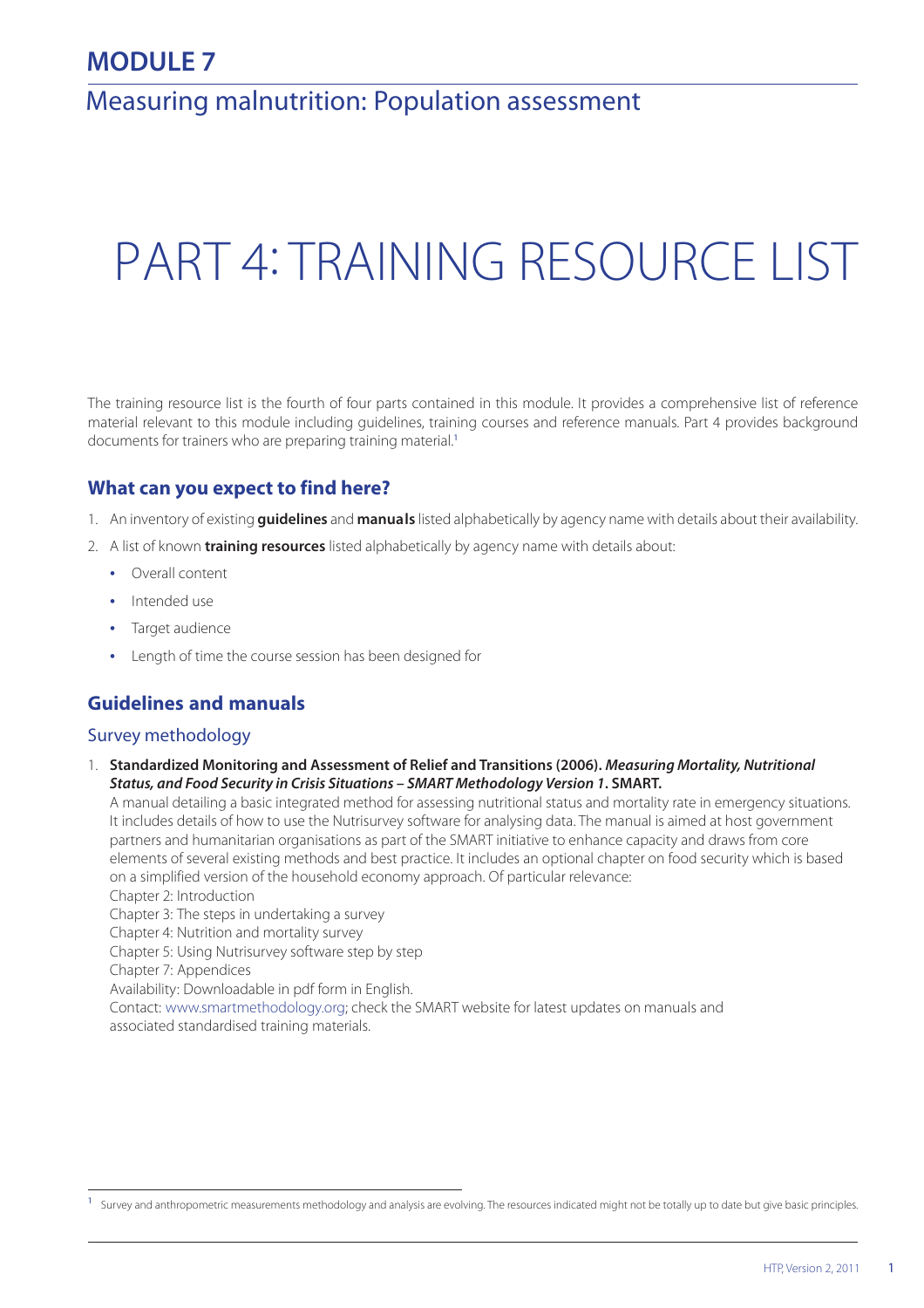TRAINING RESOURCE LIST

#### 2. **WFP & CDC (2005).** *A Manual: Measuring and Interpreting Malnutrition and Mortality***. Rome: WFP.**

Manual is for WFP staff and aims to provide guidance on issues relating to nutrition and mortality surveys, and to standardise survey methodologies. It is aimed at WFP staff involved in nutrition-related data collection and intervention as well as WFP consultants and partners. A six-day training course has been developed to accompany it (separate reference). Of particular relevance:

Chapter 1: Defining and measuring malnutrition Chapter 2: Defining and measuring mortality Chapter 3: Designing a survey Chapter 4: Using and interpreting survey results for decision making

Chapter 5: Ethical issues

Chapter 6: The end point: example of a good survey report

Availability: Downloadable pdf version in English.

Contact: www.wfp.org

Available at: www.unscn.org/en/resource\_portal

#### 3. **FSAU & FAO (2006).** *Nutrition, a Guide to Data Collection, Analysis, Interpretation and Use***. Nairobi: FSAU.**

Manual aimed at mid-level managers in all sectors who would like to better understand nutrition information and its use. The manual sets out all the steps involved in nutrition data collection and analysis including practical guidance for use by survey enumerators, health facility workers and other field workers. Additional materials have also been prepared to support the use of the manual during training. Of particular relevance:

Chapter 4: Methods of nutritional assessment and analysis

Chapter 5: Analysis and interpretation of the nutrition situation

Appendices

Availability: downloadable pdf format in English.

Contact and available at: www.fsausomali.org

#### 4. **Save the Children United Kingdom (2004).** *Emergency Nutrition Assessment Guidelines***. London: SCUK.**

Manual intended to provide straightforward and comprehensive guidance to nutritionists and other fieldworkers responsible for assessments in emergency settings. It is divided into six parts including how to assess the causes of malnutrition and how to interpret assessment data alongside mortality and malnutrition information. The appendices include anthropometry tools and a glossary. Of particular relevance:

Part A: Assessing the causes of malnutrition Part B: Assessing the prevalence of malnutrition Part C: Assessing the rate of mortality Part D: Interpreting the findings Part E: Fifteen practical steps for conducting an assessment

Appendices

Availability: Printed version and CD-Rom in English.

Contact: www.savethechildren.org.uk

Available at: www.unscn.org/en/resource\_portal

#### 5. **Oxfam (2001).** *Oxfam's Approach to Nutrition Surveys in Emergencies***. Oxford: Oxfam.**

Field guide on conducting nutrition surveys including anthropometry, the causes of malnutrition and report writing. Of particular relevance:

Chapter 1: Introduction Chapter 2: Why conduct a nutrition survey Chapter 3: A public nutrition approach Chapter 4: The causes of malnutrition Chapter 5: What to assess Chapter 6: Nutritional survey methods Chapter 7: Analysis Chapter 8: Report writing Availability: Printed and downloadable pdf version in English. Contact: www.oxfam.org.uk Available at http: www.unscn.org/en/resource\_portal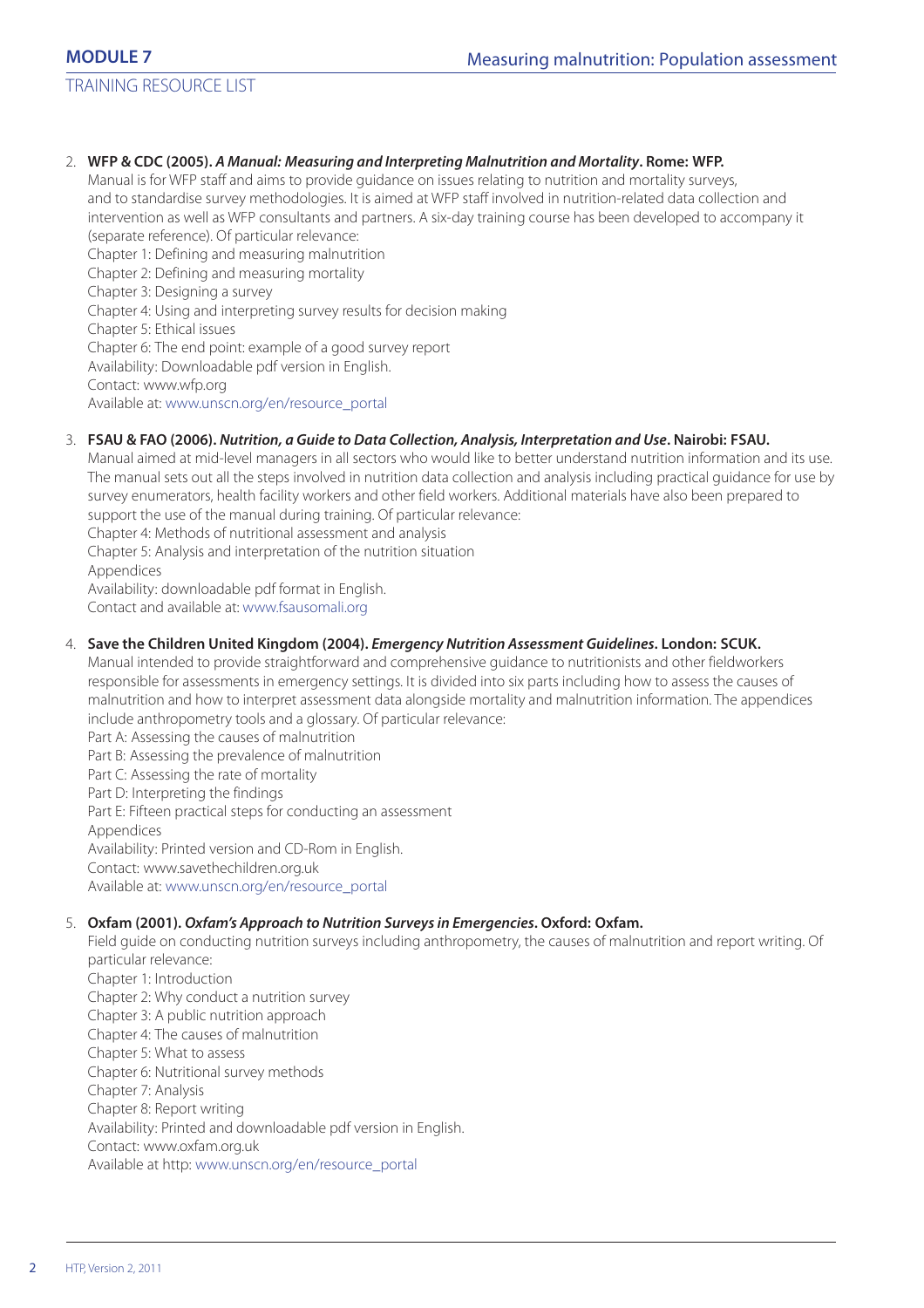#### 6. **WHO Regional Office for the Eastern Mediterranean (1995).** *Field Guide on Rapid Nutritional Assessment in Emergencies***. Alexandria: WHO.**

A step-by-step field guide on how to plan and carry out nutrition assessments. Of particular relevance: Chapter 1: Introduction Chapter 2: Planning the survey Chapter 3: Selecting the survey subjects Chapter 4: Selecting the sample Chapter 5: Survey methodology Chapter 6: Data recording Chapter 7: Training and supervision Chapter 8: Data analysis Chapter 9: Interpreting results and reporting findings Contact: www.who.int Available at: www.unscn.org/en/resource\_portal

# General

#### 7. **UNICEF (2007).** *Emergency Field Handbook: A Guide for UNICEF staff***. New York: UNICEF.**

A guide for UNICEF field staff structured around UNICEF's Core Commitments for Children in Emergencies. These commitments make a clear distinction between life-saving interventions that should be carried out immediately (within the first six to eight weeks of any crisis) and the broader spectrum of essential activities that may be added once an initial response is well established. Of particular relevance:

Part 3. Assessment and monitoring

Availability: Printed version in English

Contact and available at: www.unicef.org

#### 8. **The Sphere Project (2011).** *The Sphere Handbook: Humanitarian Charter and Minimum Standards in Disaster Response***. Geneva: The Sphere Project.**

The new edition of the Sphere Handbook takes into account recent developments in humanitarian practice in water and sanitation, food, shelter and health, together with feedback from practitioners in the field, research institutes and crosscutting experts in protection, gender, children, older people, disabled people, HIV/AIDS and the environment. It is the product of an extensive collaborative effort that reflects the collective will and shared experience of the humanitarian community, and its determination to improve on current knowledge in humanitarian assistance programmes. Of particular relevance:

Chapter 1: The Core Standards

Food security and Nutrition Assessment in Chapter 3: Minimum Standards in Food Security and Nutrition Availability: Printed version and pdf downloadable form website in English, French, Spanish and Arabic. Contact and available at: www.sphereproject.org

## Survey Software

#### 9. **Epi Info / ENA Software**

The purpose of Epi Info/ENA software is to make analysis of nutrition and mortality data collected in field surveys as easy and reliable as possible. By combining Epi Info and ENA for SMART, one software package was created that is able to generate anthropometric scores using both WHO and NCHS growth standards, produce automated analyses of key mortality and nutrition indicators, conduct automated plausibility and data quality checks, and generate reports that include results of these automated analyses.

Availability: Free, downloadable in English.

Contact: www.cdc.gov/nceh/ierh/ResearchandSurvey/enasoftware.htm

#### 10. **SMART Software.** *Emergency Nutrition Assessment for SMART***.**

Software developed as part of the SMART initiative to analyse nutrition and mortality surveys. It provides standard analysis of nutrition and mortality surveys in emergency situations and therefore contains all necessary calculations in one programme. The software has different sheets (planning, training, data entry, results, options) which follows the steps of a survey.

Availability: Free downloadable in English but can be translated into French. Contact: http://www.nutrisurvey.net/ena\_delta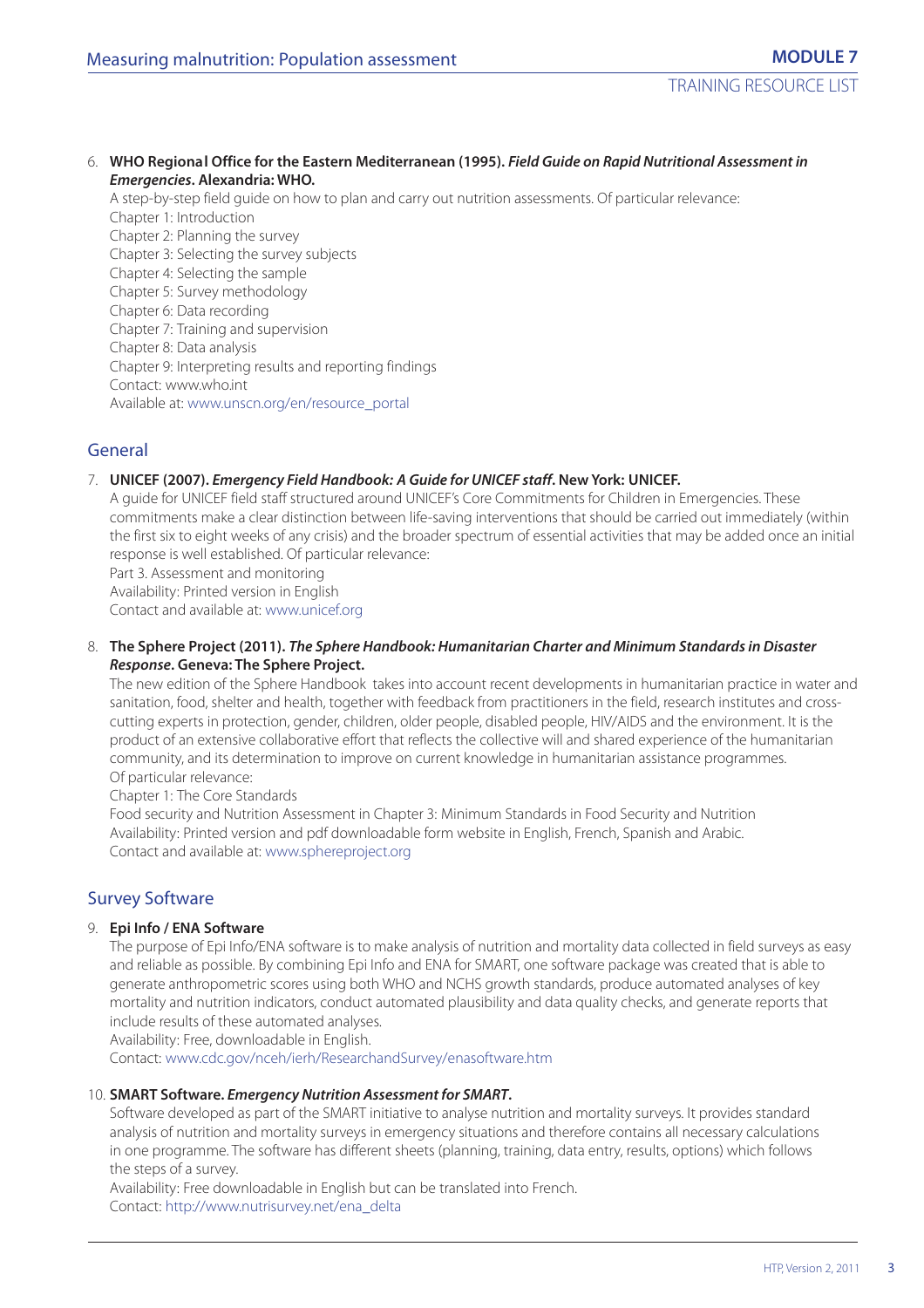TRAINING RESOURCE LIST

#### 11. **WHO Anthro Software**

WHO Anthro 2005 software consists of three modules:

1) Anthropometric calculator;

2) Individual assessment;

3) Nutritional survey (cross-sectional). The ENA for SMART software has been designed specifically to be used for combined anthropometric and mortality surveys (cross-sectional), along with the SMART manual. Anthro software therefore has a larger scope of use. Both software contain similar features for entering and analysing anthropometric data from children and will generate identical results.

Availability: Free, downloadable in English but can be translated into French.

Contact: www.who.int/childgrowth/software/en/

# **Training courses**

#### 12. **SMART (2010) Training materials**

Contact: www.smartmethodology.org; check the SMART website for latest updates on manuals and associated standardised training materials.

#### 13. **University of Nairobi, FSAU&FAO (2005).** *Training Package of Materials for the course Food and Nutrition Surveillance and Emergency***. Nairobi: FSAU.**

This training course provides an understanding of the nutritional outcomes of emergencies (malnutrition, mortality and morbidity), and also the causes of malnutrition and mortality in emergencies (the process and dynamics of an emergency). The course has an operational focus, and at the same time incorporates relevant applied research. The course itself is divided into three parts. Of particular relevance:Unit II (Sessions 7 to 14) covers assessment and analysis of nutritional problems in emergencies with a view to guiding an appropriate humanitarian response. The power point teaching aids are presented in the Appendix.

Availability: Free, download in English

Contact: www.fsausomali.org Available at: www.unscn.org/en/resource\_portal

14. **FAO. (2007).** *FAO Food Security Information for Action Distance Learning Material* – Food Security Information Systems and Networks; Reporting Food Security Information; Nutritional Status Assessment and Analysis. The Distance Learning Component offers self-paced e-learning, developed by international experts to support capacity building and on-the-job Training and Workshops at national and local food security information systems and networks. Courses available: Food Security Information Systems and Networks; Reporting Food Security Information; Availability Assessment and Analysis; Baseline Food Security Assessments; Food Security Concepts and Frameworks; Collaboration and Advocacy Techniques; Livelihoods Assessment and Analysis; Markets Assessment and Analysis; Nutritional Status Assessment and Analysis; Food Security Policies – Formulation and Implementation; Targeting; Vulnerability Assessment and Analysis Availability: free of charge registration provides access to the material Contact: http://www.foodsec.org/dl/dlintro\_en.asp

#### 15. **NutritionWorks & Feinstein International Famine Centre, Tufts University (2007).** *Sphere Training on Nutrition Module: Contents***. Geneva: The Sphere Project.**

Training modules aiming to improve the technical capacity for humanitarian response in nutrition. They are aimed at staff with some responsibility for designing or monitoring nutrition related projects and aim to ensure an understanding of the scope and content of Standards in the Food Security, Nutrition and Food Aid chapter of the Sphere handbook, the key indicators, and the scientific/practical rationale behind these. The modules include a lesson plan, handouts and visual materials for each of the eight sessions. Of particular relevance: Session 2: Assessment and Analysis

Availability: Printed version and pdf downloadable from website in English, French, Spanish and Arabic. Contact: www.sphereproject.org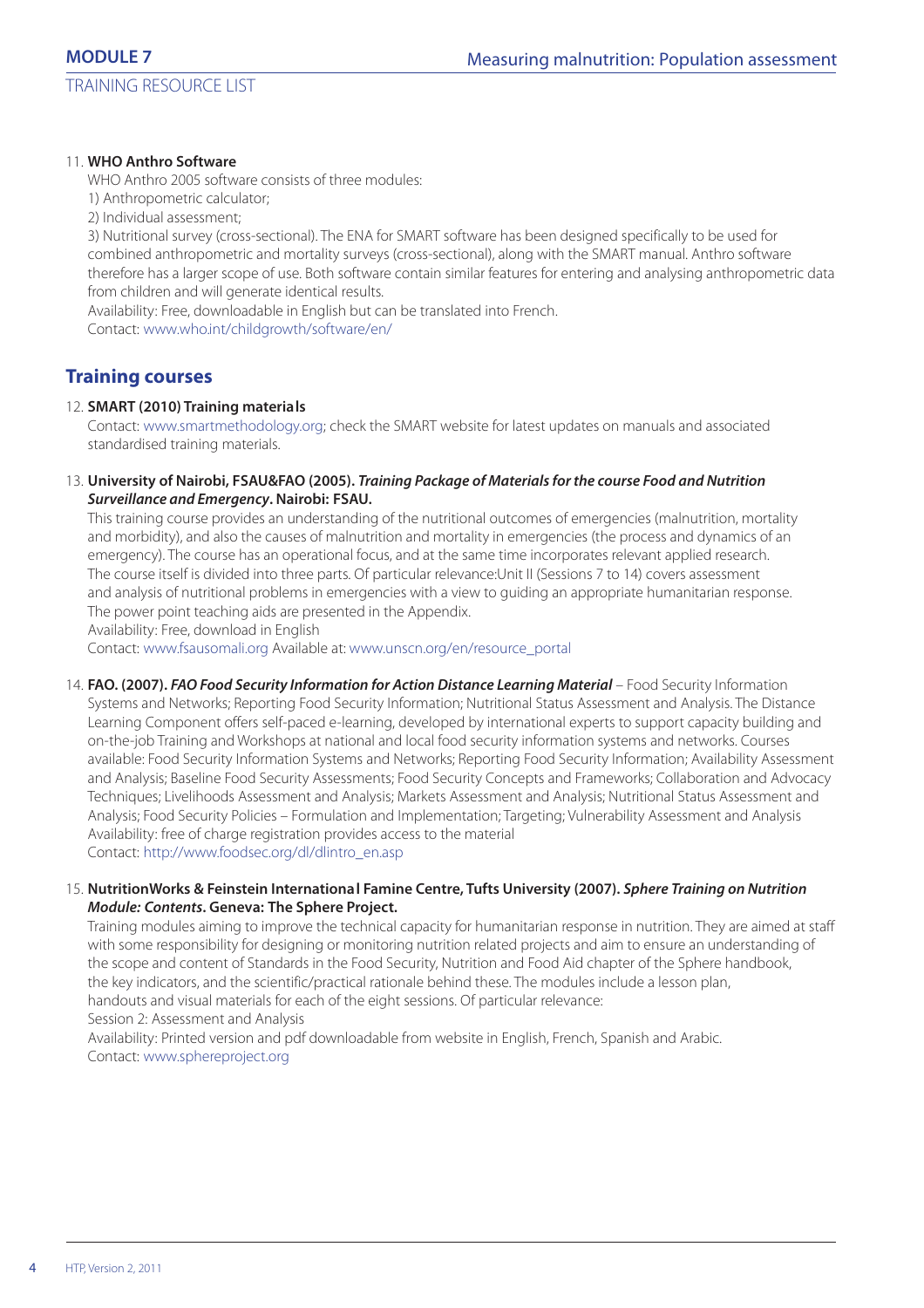## Other reports of interest

#### 16. **Checci & Roberts (2005).** *Interpreting and Using Humanitarian Mortality Data in Humanitarian Emergencies – Network Paper No. 52***. London: ODI.**

Technical paper written for non-technical humanitarian actors using mortality data. It provides an overview of epidemiological concepts and indicators of mortality to allow for interpretation and use of mortality reports. Of particular relevance:

Chapter 1: Introduction Chapter 2: Applications of mortality data Chapter 3: Overview of methods to measure mortality Chapter 4: Interpreting and using mortality data Chapter 5: The politics of mortality Chapter 6: Conclusion Availability: Downloadable pdf file in English Contact: www.odi.org.uk

#### 17. **Prudhon C. & Spiegel P.B.** *A review of methodology and analysis of nutrition and mortality surveys conducted in humanitarian emergencies from October 1993 to April 2004*

Scientific manuscript reviewing the quality of the methodology used in surveys submitted to SCN NICS and examining the trends in quality from 1993 to early 2004. The objectives of this paper are to identify common methodological errors in nutrition and mortality surveys conducted in humanitarian emergencies, to examine the trends over time, and to provide recommendations on how to improve surveys in the future. Availability: Free, downloadable pdf version in English. Contact: www.ete-online.com/

#### 18. **Young & Jaspars (2006).** *The Meaning and Measurement of Malnutrition in Acute Emergencies. Network Paper Number 56***. London: ODI.**

Technical paper aimed at non-technical humanitarian actors, especially decision-makers, to understand, interpret and use nutritional data by looking at how it is collected, analysed and used. It also looks at how technical issues are linked to pragmatic institutional constraints. Of particular relevance:

Chapter 1: Introduction Chapter 2: Basic concepts Chapter 4: Estimating malnutrition in emergency-affected populations Chapter 5: Interpretation and decision-making Availability: Downloadable pdf file in English Contact: www.odi.org.uk

## Survey Database Repository

#### 19. **CE DAT.** *Complex Emergency Database*

CE-DAT is a global database on the human impact of conflicts and other complex humanitarian emergencies and serves as a unique source of health indicators for monitoring conflict-affected populations and for the production of trend analysis, impact briefings and policy recommendations. Survey reports should be sent to: contact@cedat.org Contact: www.cedat.org

#### 20. **United Nations Standing Committee on Nutrition (2007).** *Nutrition Information in Crisis Situations***. Geneva: United Nations.**

Quarterly report with updates of nutrition situations. Each report presents the summarised results of nutrition surveys around the world. Availability: Printed and downloadable pdf form in English. Survey reports should be sent to: scn@who.org Contact: www.unscn.org